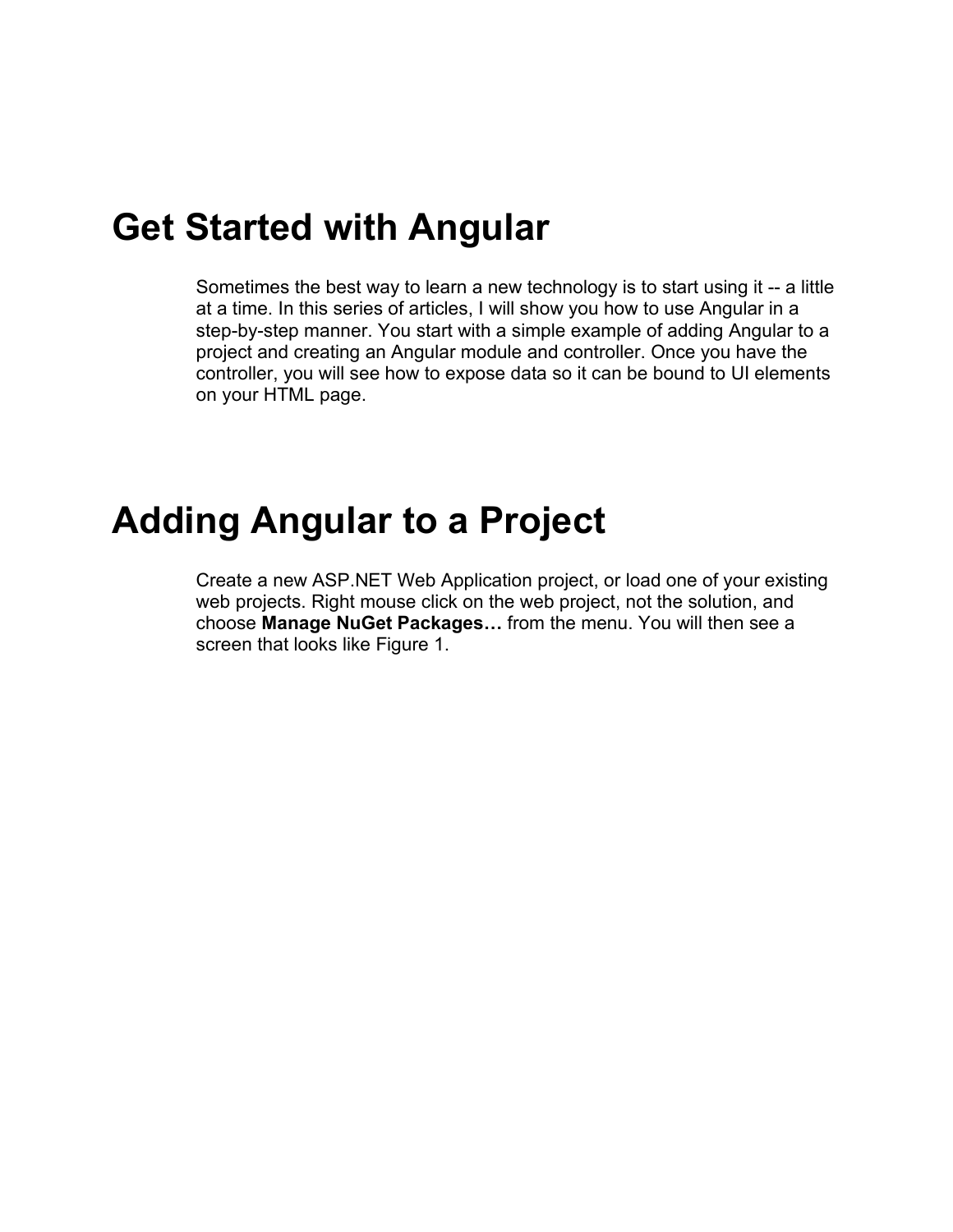

Figure 1: Use the Manage NuGet Packages menu to add Angular to your project.

Click on the Browse tab (Figure 2) and type in AngularJS and press the enter key. Select AngularJS.Core from the list and click on the Install button. Visual Studio will add a few files to your project and you may now use Angular in your project.



Figure 2: Select AngularJS.Core from the list.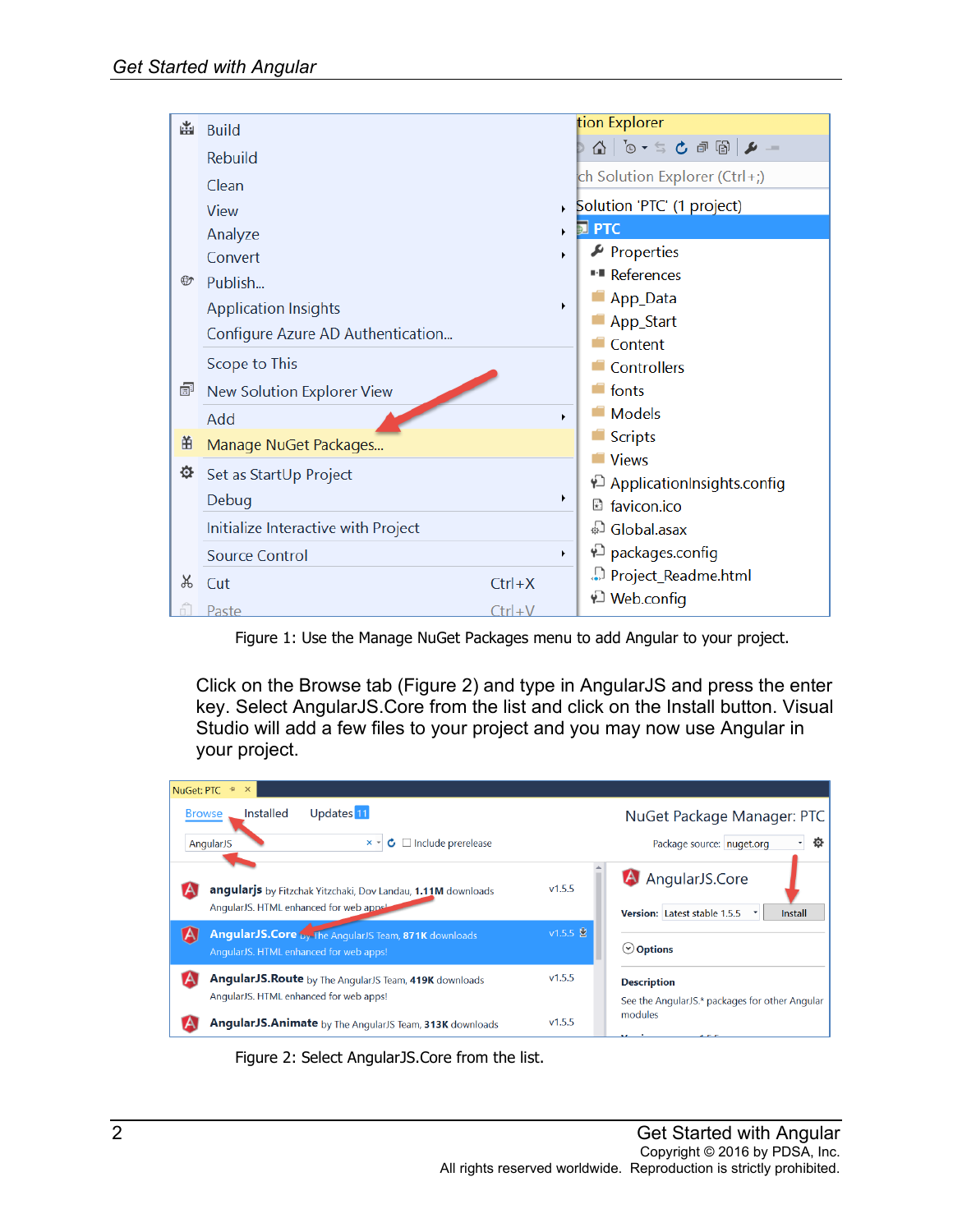If you look in the \Scripts folder you should see a few files that start with "angular". The only one you will use on your page for purposes of learning Angular is the angular.min.js.

#### **Create a Test Page**

Add a simple HTML page that you can use to test a few concepts of Angular. Right-mouse click on the project and select Add | HTML Page. Type in the name **AngularSample01** and click the OK button. Drag and drop the Content\bootstrap.min.css into the <head> element on the page. Drag and drop the following script files before the </body> tag; Scripts\jquery-VER#.min.js, Scripts\bootstrap.min.js, and Scripts/angular.min.js. Type in the rest of the HTML shown below.

```
<!DOCTYPE html>
<html>
<head>
 <title>Angular Sample</title>
   <meta charset="utf-8" />
   <link href="Content/bootstrap.min.css" rel="stylesheet" />
</head>
<body>
   <div class="container">
     <div class="form-group">
       <label for="ProductName">Product Name</label>
       <input type="text" class="form-control" />
    \langle div>
     <div class="row">
       <div class="col-xs-12">
         <label for="ProductName">Product Name Entered</label>
         <p class="form-control-static"></p>
      \langlediv>\langle/div\rangle\langle/div\rangle <script src="Scripts/jquery-1.10.2.min.js"></script>
   <script src="Scripts/bootstrap.min.js"></script>
   <script src="Scripts/angular.min.js"></script>
</body>
</html>
```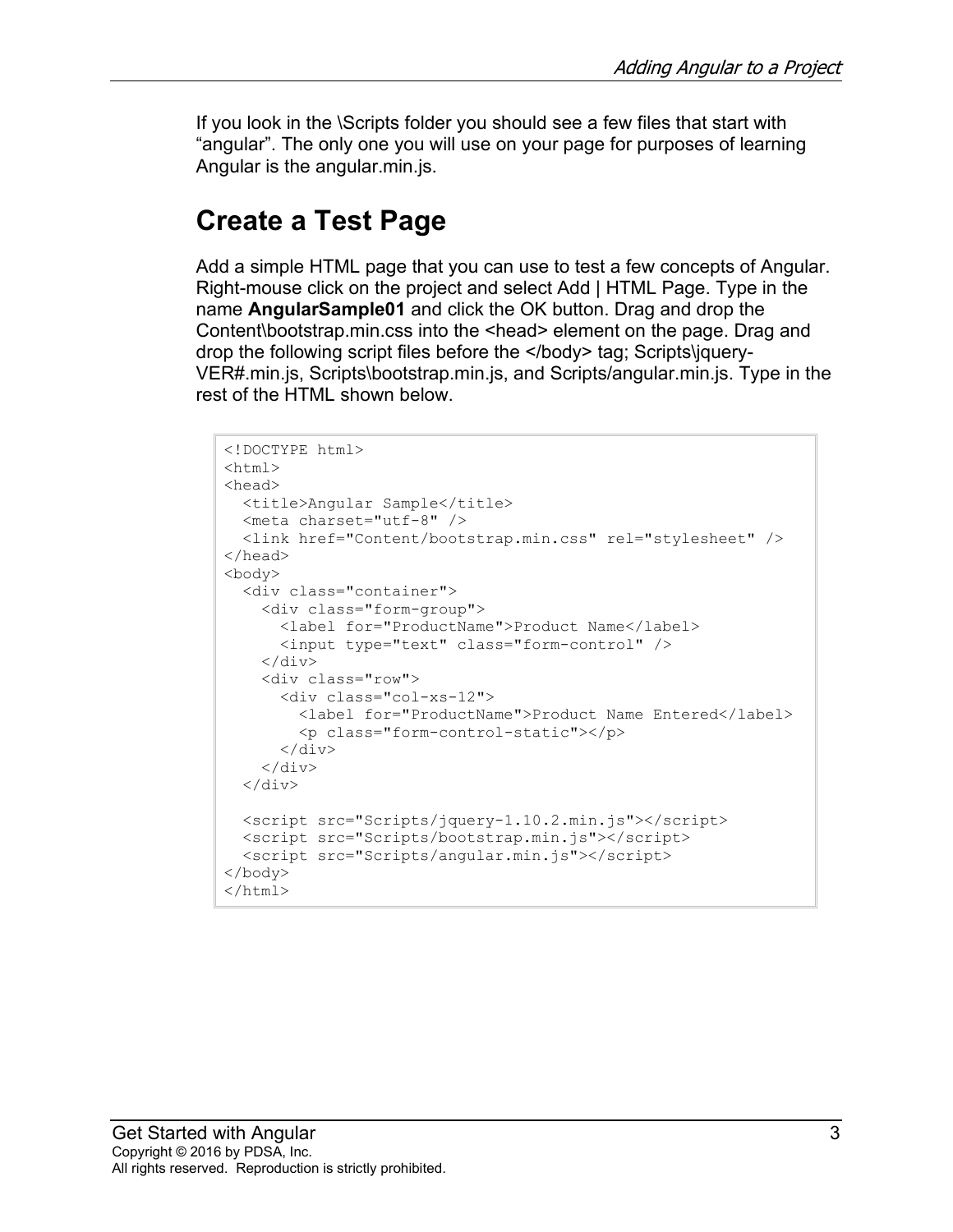## **Create Angular Module**

Right mouse click on the Scripts folder and select Add | JavaScript File from the menu. Type in **app** in the text box and click the OK button. In this new JavaScript file, add the following code.

```
(function () {
 'use strict';
  angular.module('ptcApp', []);
})();
```
The above code uses an Immediately Invoked Function Expression (IIFE) to access the angular framework and create a new module. The new module name is passed as a string in the first parameter of the module function. In this case, that module name is 'ptcApp'. Feel free to name this whatever you want, for whatever is appropriate for your application. The second parameter is used to list any dependencies you wish to use in this module. The empty array signifies that there are no dependencies in this case.

Think of an Angular module as a namespace in C#. It is a wrapper, or container, for other things you create within the module. One thing you create within a module is a controller in which you define functions and variables to use from your HTML page.

## **Create a Controller**

In a typical web page you either display data or get data from input fields. With Angular you typically use data binding to accomplish both of these tasks. To use data binding, you first must have some variable names as the source of your bindings. We create these variable names within a "controller" that you define in another JavaScript file. Angular uses the Model View Controller (MVC) design pattern. A controller is responsible for managing the data binding between the model (properties of the \$scope variable) and the view (the HTML page).

Right mouse click on the Scripts folder in your project and select Add | JavaScript File from the menu. Type in **productController** in the text box and click the OK button. In this new JavaScript file, add the following code.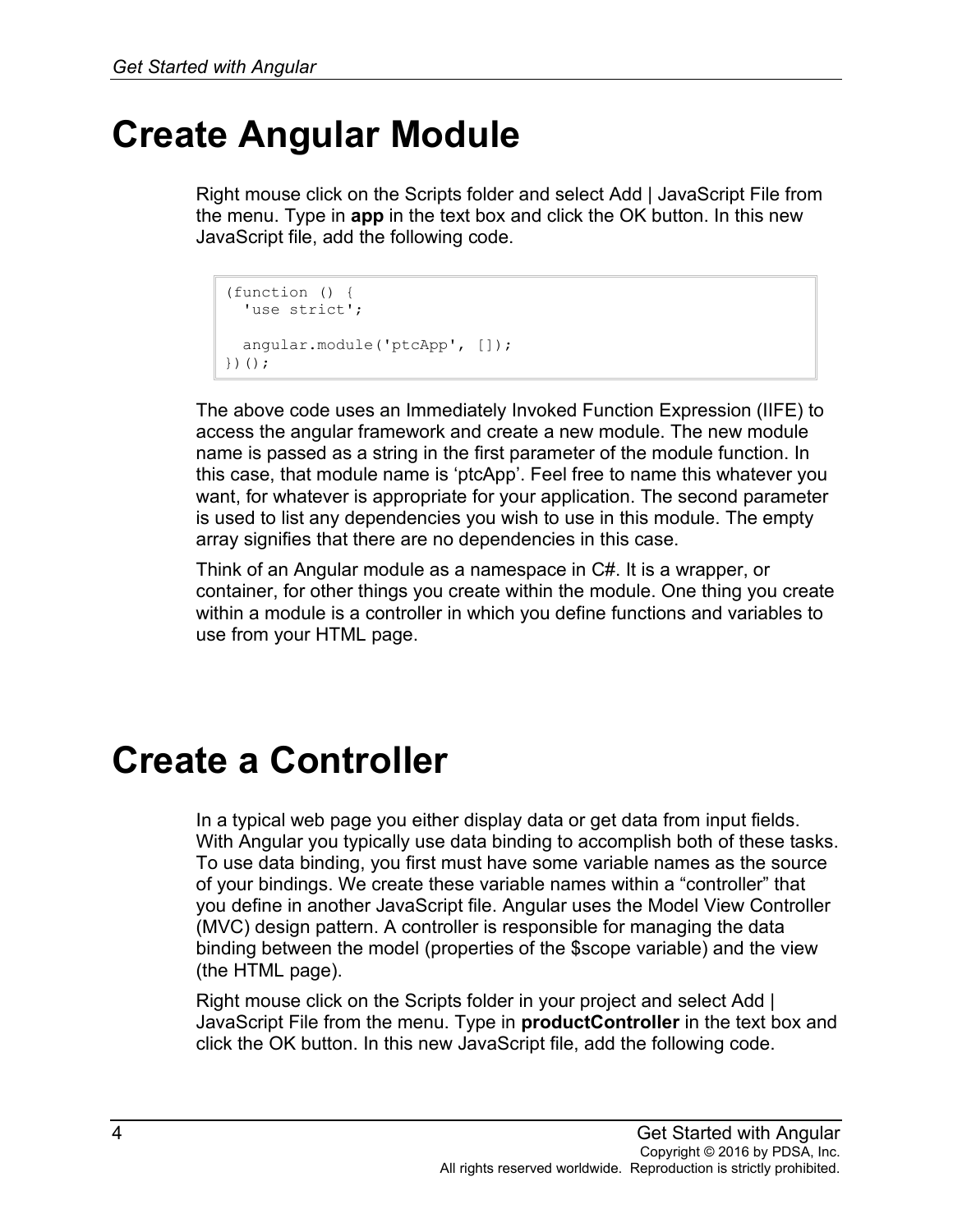```
1 (function () {<br>2 'use strict'
    'use strict';
3 
4 angular.module('ptcApp')<br>5 .controller('PTCContro
       5 .controller('PTCController', PTCController);
6 
7 function PTCController($scope) {<br>8 var vm = $scope;
       var vm = $scope;9<br>10
10 // Expose a 'product' object<br>11 vm product = {
11 vm.product = {<br>12 ProductName:
12 ProductName: 'Pluralsight Subscription'<br>13 }:
13 };
    \uparrow15 })();
```
Line 1 starts an IIFE. On lines 4 and 5 you reference the module named 'ptcApp' you created earlier. Chain the controller() function to declare your intention to use a controller with the name of 'PTCController'. The second parameter to the controller function is a reference to a function callback named PTCController. Lines 7 through 14 is the PTCController function declaration that Angular calls when it needs to reference something from the HTML page.

Angular passes to the controller function a parameter named \$scope. The \$scope variable is an object created by Angular to provide a mechanism to glue the directives you create on an HTML page with the variables defined within your controller. A good practice is to immediately assign \$scope to your own variable name as you see on line 8. Many people use the variable name 'vm' because we think of \$scope as a View Model object.

On lines 11 thru 13 you create a variable named 'product' that is an object literal with 1 property named ProductName. You assign a hard-coded value to this property. To display this property's value in and input field on the HTML page, use an Angular directive called 'ng-model' (also written as **ngModel**). The value of this ng-model attribute is the name of the property defined on the \$scope.

```
<input type="text" 
        ng-model="product.ProductName" 
        class="form-control" />
```
The ng-model directive says to look at the current scope of the HTML page and attempt to locate the variable named 'product' within that scope. Then access the ProductName property to display its value within the input field. The question is, how does the ng-model directive know the scope it is contained within, and the controller to use? That is explained in the next section.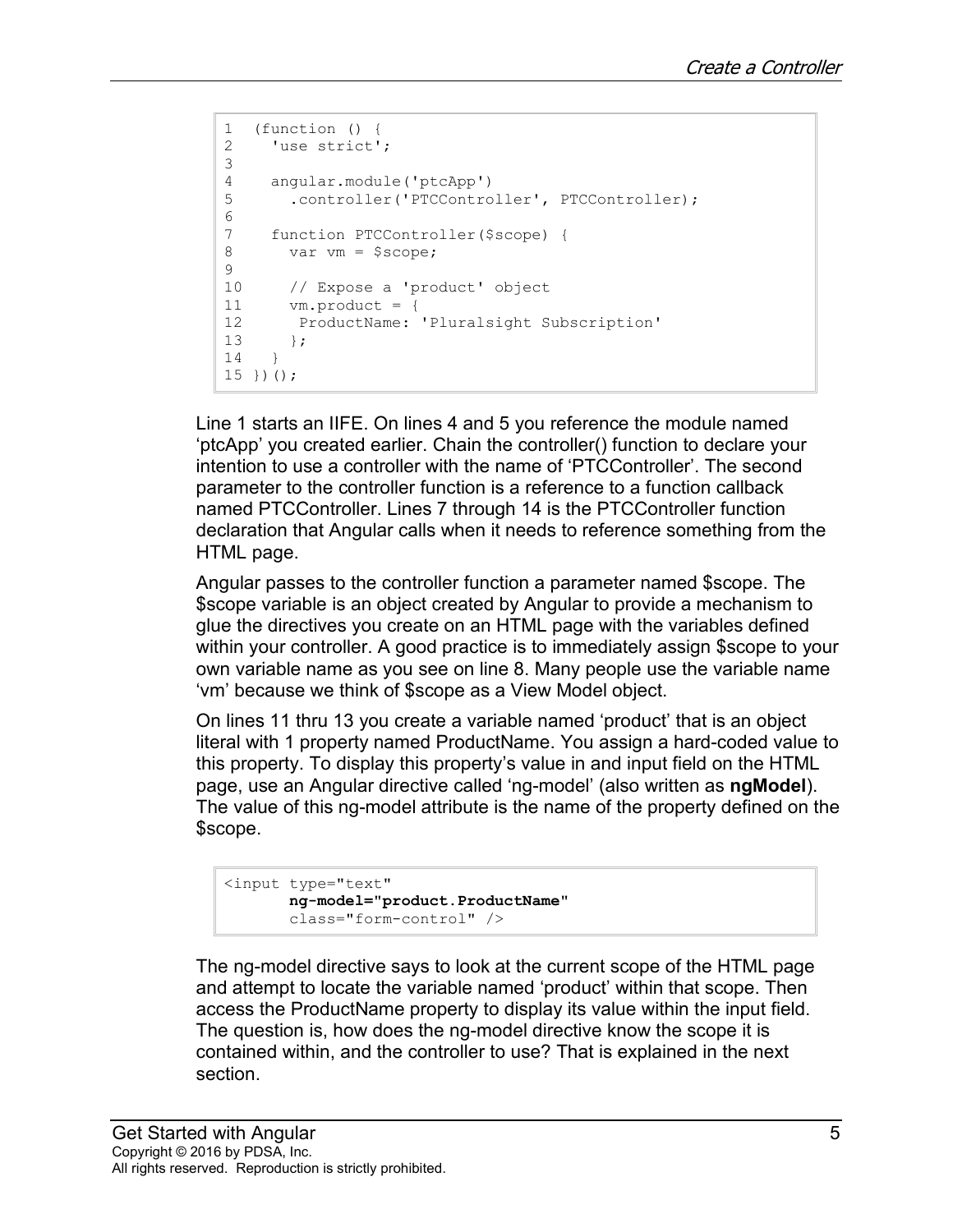# **Define the Module and Controller for a Page**

So far, all you have done is to create an HTML page and a couple of JavaScript files. How do you hook them together? We need to use two more Angular directives; ng-app and ng-controller. The first step is to drag the two .js files onto your HTML page. Be sure to place them below the script tag for angular.

```
<script src="Scripts/angular.min.js"></script>
<script src="Scripts/app.js"></script>
<script src="Scripts/productController.js"></script>
```
Modify the <html> tag of your HTML page so it looks like the following:

<html ng-app="ptcApp">

Make sure the ng-app (also written as **ngApp**) directive has the exact same name as what you defined in the app.js file. In this case that name is 'ptcApp'. This directive instructs Angular that it should look for a module declared with the name of 'ptcApp' and assign the scope of that module around all of the DOM elements within the <html> tag. The second directive, ng-controller (also written as **ngController**), you place on the <body> tag of your HTML page.

<body ng-controller="PTCController">

This directive gives scope to everything within the  $\leq$ body> tag on this HTML page to the controller function PTCController. You do not need to place this directive on the <body> tag. You may place this directive on a <div> tag around just one specific area of the page. In this way you could have different controllers for different parts of a page.

## **Data Binding**

Now that you have the scope defined, you bind the 'product' variable defined in your controller function to one or more HTML elements. Open up your HTML page and modify the Product text box to look like the following: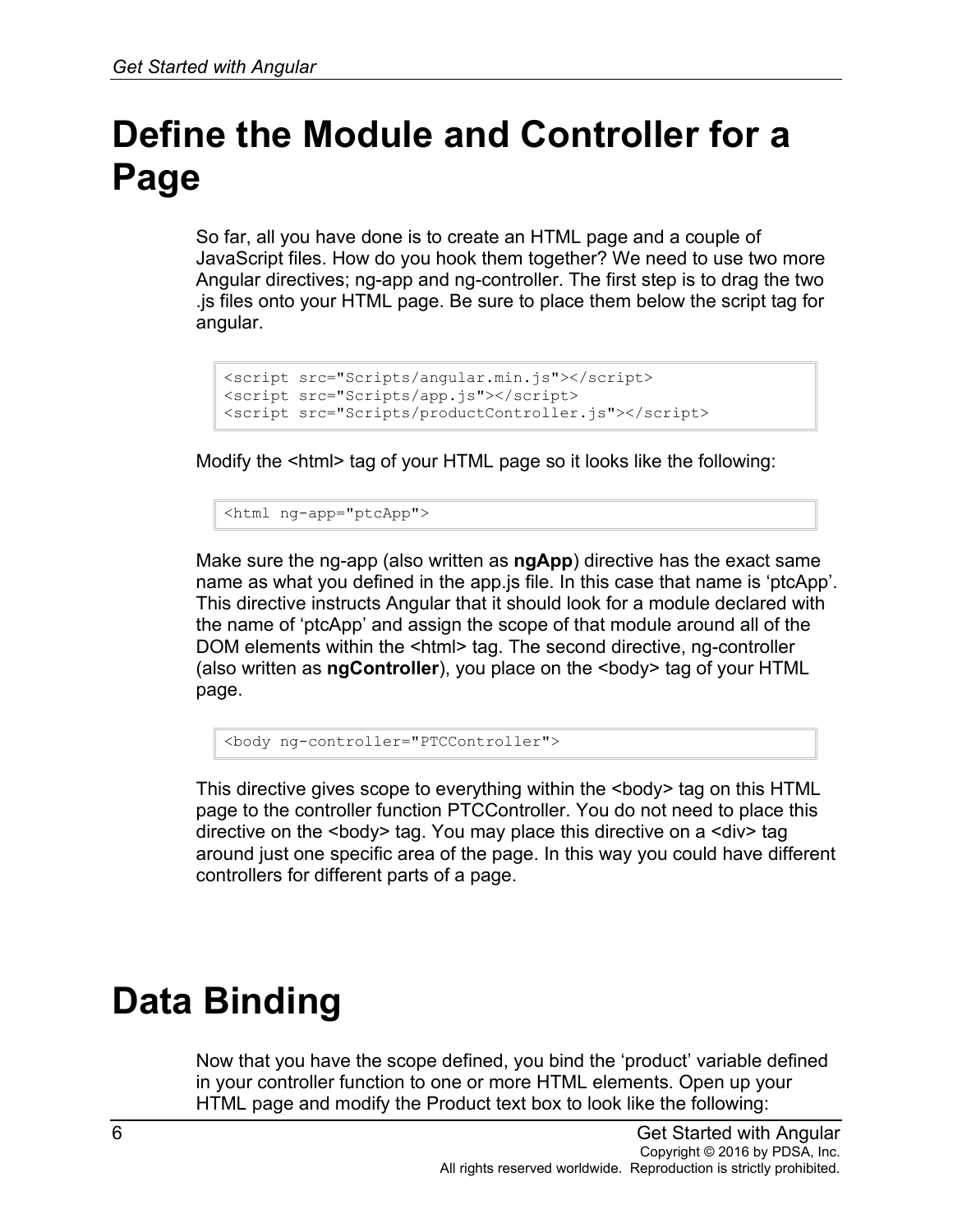```
<input type="text" 
        ng-model="product.ProductName" 
        class="form-control" />
```
When binding to <input> elements in HTML you use the ng-model directive. This directive enables two-way data binding. If you modify the value of the ProductName property in JavaScript code, the UI will be immediately updated with the new value. If the user modifies the input field with a new value, the ProductName property is updated immediately with the new value entered.

To show this in action, let's bind the  $\leq p$  tag to the product. ProductName property. Since you are not dealing with an <input> element, use the data binding syntax of curly braces as shown below:

```
<label for="ProductName">Product Name Entered</label>
<p class="form-control-static">{{product.ProductName}}</p>
```
Use this data binding syntax when you are simply displaying data on the HTML page. You typically see this kind of data binding when building an HTML table or a <select> list.

#### **Run the Page**

If you have followed along with this article, you can now run this HTML page. You should see something that looks similar to Figure 3. If you type into the input field, you will see the value in the <p> tag updated immediately.



Figure 3: Data binding makes working with data a breeze.